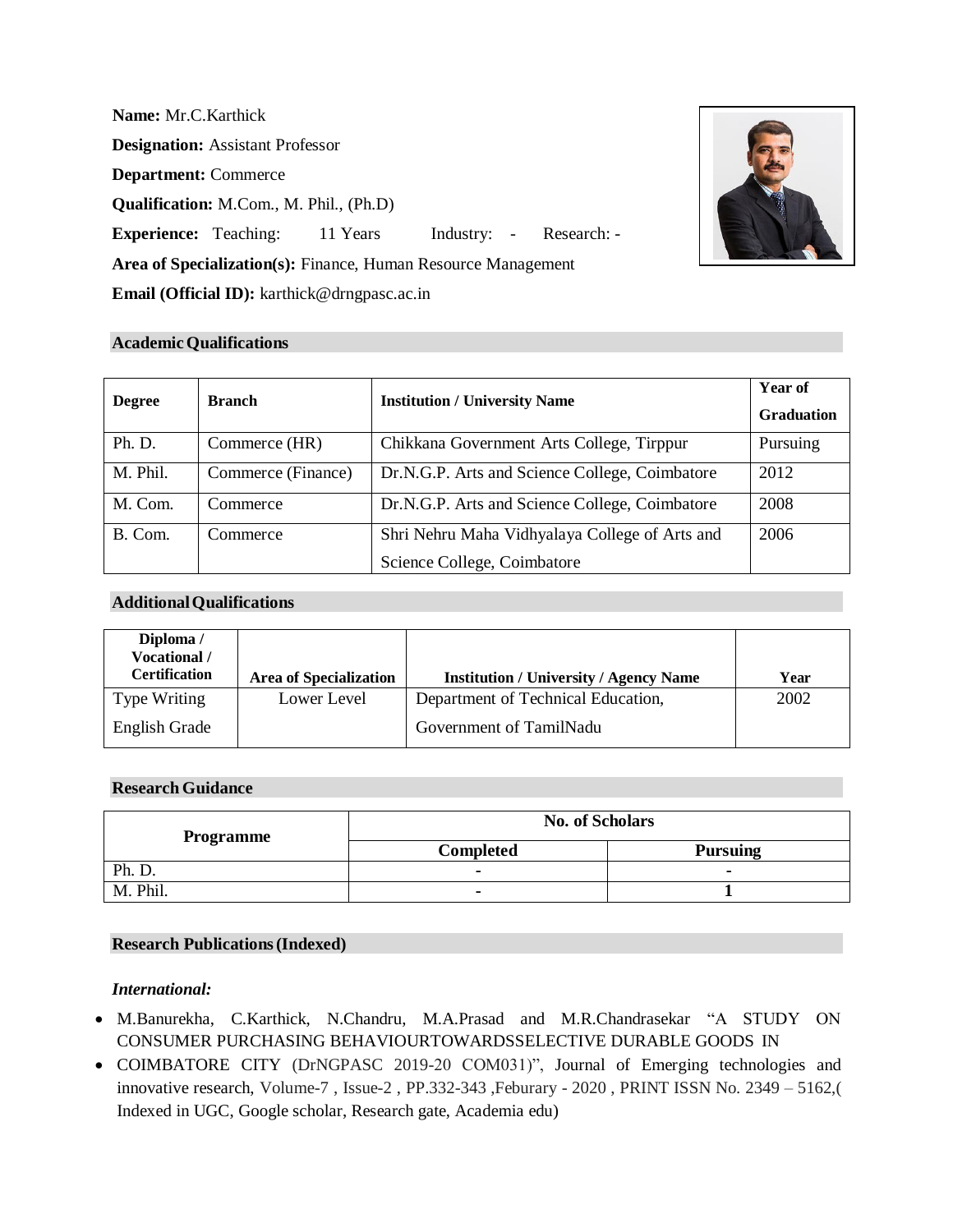- Dr. S.Gandhimathi, C. Karthick, Dr. R. GunaSundari, P.Vimal kumar, B. Kalaivani "A Study on Impact of Training and Development for Employees in Latlon Technologies Pvt. Ltd (drngpasc 2019-2020 com008)" Indian Journal Of Research,Vol. No.9, Issue.1, PP.1-3, January 2020, ISSN No. 2250 – 1991, DOI : 10.36106/paripex, (Indexed in Google Scholar/ ResearchGate/Worldcat)
- C. Karthick, Dr. N. Raja, A STUDY ON QUALITY WORK LIFE OF SCHOOL TEACHERS IN COIMBATORE DISTRICT, International Journal of Interdisciplinary Research in Arts and Humanities (IJIRAH), Vol. 3, Issue. 1, pp. 292-299, MARCH 2018, ISSN: 2456-3145. (Google Scholar/ J-Gate/Proquest/Researcher ID)
- C. Karthick & Dr. N. Raja, A STUDY ABOUT OCCUPATIONAL STRESS FACED BY SCHOOL TEACHERS OF COIMBATORE DISTRICT, EPRA International Journal of Economic and Business Review, Vol.5, Issue. 7, pp. 22-27, JULY 2017, ISSN: 2349-0187. (Google Scholar)
- C. Karthick, A STUDY ON PERFORMANCE ANALYSIS OF SELECTED PRIVATE BANKS USING CAMEL MODEL, International Journal of Advance Research and Innovative Ideas in Education, Vol. 3, Issue. 2, pp. 2349-2352, APRIL 2017, ISSN: 2395-4396 (Google Scholar/ Orcid/Electronic Journals Library/Researcher ID)
- C. Karthick and P.Kasthuri, A STUDY ON FINANCIAL PERFORMANCE OF HINDUSTAN PETROLEUM CORPORATION LIMITED, International Journal of Interdisciplinary and Multidisciplinary Studies, Vol. 2, Issue. 5, pp.109-112, 2015, ISSN: 2348-0343. (Google Scholar).
- C. Karthick and P.Kasthuri, A STUDY ON FINANCIAL PERFORMANCE OF HINDUSTAN PETROLEUM CORPORATION LIMITED, International Journal of Interdisciplinary and Multidisciplinary Studies, Vol. 2, Issue. 5, pp.109-112, 2015, ISSN: 2348-0343. (Google Scholar)
- C. Karthick, Mr. S. Mohan & Dr. M.S. Ranjithkumar, A EMPIRICAL STUDY ON CUSTOMER AWARENESS, SATISFACTION AND MEDIA INFLUENCE AMONG THE LIFE INSURERS OF COIMBATORE, International Journal of Scientific Research, Vol. 3, Issue. 8, pp. 40-42, 2014 ISSN: 2277-8179. (Google Scholar/International ISSN Directory)
- C.karthick & A. Prabhu, PERCEPTION OF THE POWER LOOM OWNERS ON THE PROBLEMS AND PROSPECTS IN COIMBATORE DISTRICT, Journal of Arts, Science & Commerce, Vol. 3, Issue. 4(4), pp. 30-40, 2012, ISSN No: 2231-4172 (Google Scholar/EBSCO Publiahing/Asian Education Index/Open J-Gate)

# **Other Publications: International / NationalJournals**

- C. Karthick, A STUDY ON STUDENTS PERCEPTION AND SATISFACTION TOWARDS MBA PROGRAM IN COIMBATORE, International Journal of Management and Commerce Innovations, Vol. 2, Issue 2, pp.574-577, MARCH 2015, ISSN: 2348-7585
- C. Karthick, A STUDY ON SOCIO ECONOMIC CHARACTERISTICS AND SATISFACTION OF CUSTOMERS TOWARDS CANARA BANK WITH SPECIAL REFERENCE TO COIMBATORE CITY, European Journal of Commerce and Management Research, Vol. 4, Issue. 2, pp. 37-44, APRIL 2014, ISSN: 2051-8099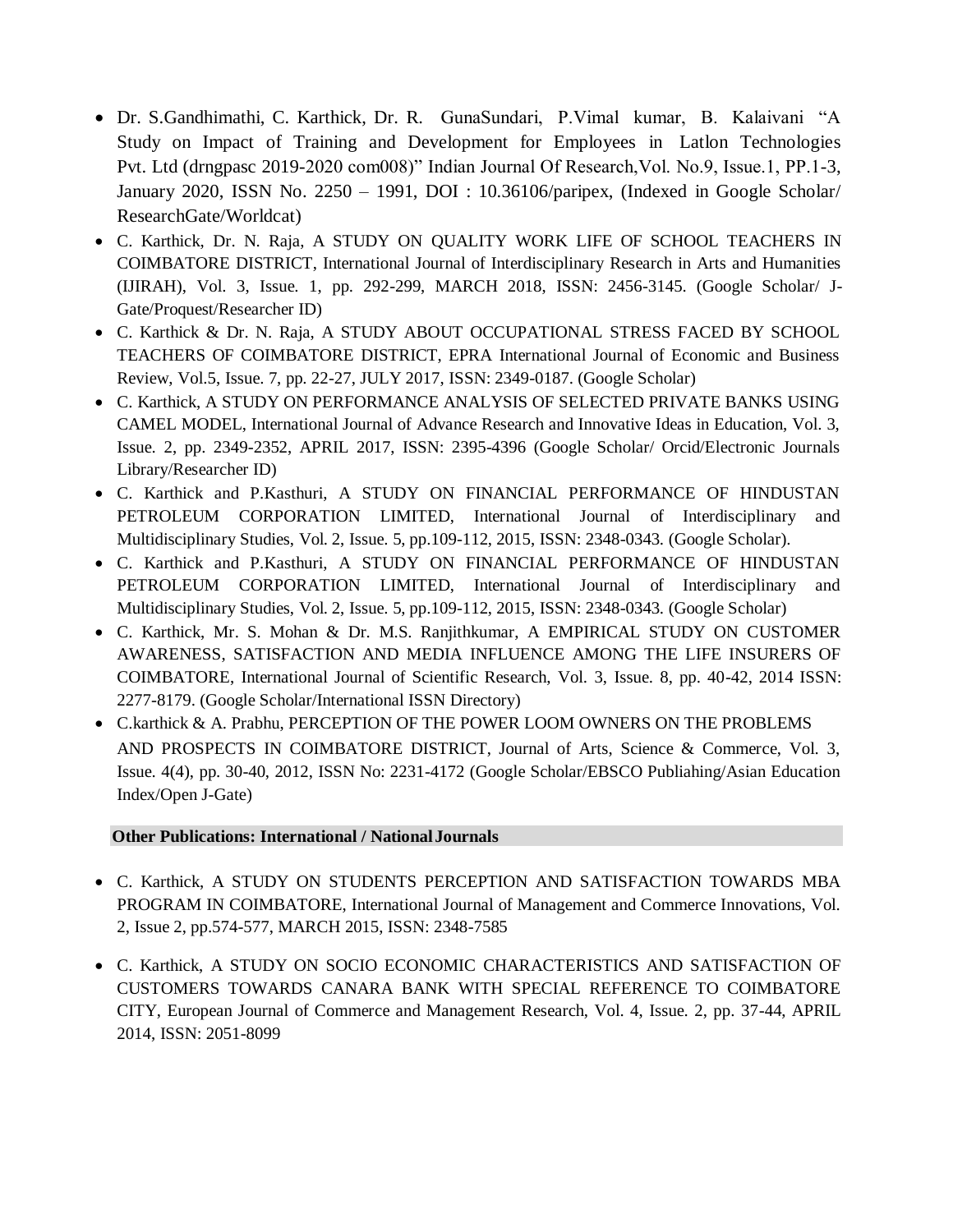- C.Karthick & Dr. S.V. Ramesh, A STUDY ON CONSUMER SATISFACTION ON MARUTHI CARS WITH SPECIAL REFERENCE TO COIMBATORE CITY, Intercontinental Journal of Marketing Research Review, Vol. 2, Issue. 1, pp. 107-111, January2014, ISSN: 2347-1670
- C.Karthick & Dr. S.V. Ramesh, IMPACT OF SOCIO-ECONOMIC FACTORS ON CONSUMER PREFERENCE IN SELECTED BRANDS OF WASHING MACHINE WITH REFERENCE TO COIMBATORE CITY, Intercontinental Journal of Human Resource Research Review, Vol. 2, Issue. 1, pp.71-76, 2014, ISSN: 2347-1662
- C.Karthick & Dr. S.V. Ramesh, A STUDY ON CONSUMER SATISFACTION ON E-BANKING WITH SPECIAL REFERENCE TO COIMBATORE CITY, Intercontinental Journal of Finance Research Review, Vol. 2, Issue. 3, pp. 47- 52, 2014, ISSN: 2347-1654
- C. Karthick & Dr. B. Thangaraj, AN ANALYSIS OF EMPLOYEES JOB SATISFACTION OF PRIVATE SECTOR BANKS - WITH SPECIAL REFERENCE TO COIMBATORE, Aditya International Journal of Modern-day Practices, Vol. 2, Issue 1, pp. 49-58, 2012, ISSN: 2277-730x

# **Presentations inConference**

- SOCIAL NETWORKING, Application of Artificial Intelligence in Accounting & Finance, Department of Commerce with Accounting & Finance in association with Dextrasys Technologies (P) LTD, Sri Ramakrishna College of Arts and Science, Coimbatore, 16-Feb-19
- SERVICE MARKETING IN INDIA, Future Scenario of Service Sectors in Indian Economy, Department of Commerce, A.V.P. College of Arts and Science, Tirupur, 29-Jan-19
- RECENT TRENDS AND STRATEGIES IN ADVERTISING IN FMCG PRODUCTS, Jay Shriram
- Group of Institutions, Tirupur, 6-Apr -18 and 7-Apr -18
- FINANCIAL FRAUD UNDER BANKING & INSURANCE SECTOR, Digitalization in Service Sectors- Today & Tomorrow, Department of BPS and A&F, Sri Ramakrishna College of Arts and science, Coimbatore, 27-Sep-17
- GREEN MARKETING AND ADVERTISING, Emerging Opportunities and Challenges, Department of B.Com (CA) & MIB, S.N.R. Sons College, Coimbatore, 10-Feb-16
- WOMEN EMPOWERMENT, The Role of Social Enterprises in the Globalized Economy, Department of Co-operation, Tiruppur Kumaran College for Women, Tiruppur, 25-Aug-15
- FOREIGN DIRECT INVESTMENT, Global Finance: Issues and Challenges, PG Department of Commerce (FCA), S.N.R. Sons College, Coimbatore, 27-Aug-14
- NON- PERFORMING ASSETS IN CO-OPERATIVE BANKS, Non-Performing Assets of Indian Banking System, ICSSR & Department of Commerce, P.K.R. Arts College for Women, Gobi, 22-Aug-14 and 23-Aug-14
- CONSUMER PROTECTION IN INDIA, Consumer Protection, Civil Supplies and Consumer Protection Department and Kaamadhenu Arts and Science College, Sathyamangalam, 14-Feb-14
- SOCIAL NETWORK STRATEGIES AND ITS PRACTICES, Social Network and Communication, Department of Commerce (CA), Vellalar College for Women, Erode, 7-Aug-12 and 8-Aug-12
- TEAM MANAGEMENT RULES, HRM in the Era of Global Mobility, Department of Commerce (UG), Kongunadu Arts and Science College, Coimbatore, 18-Jul-12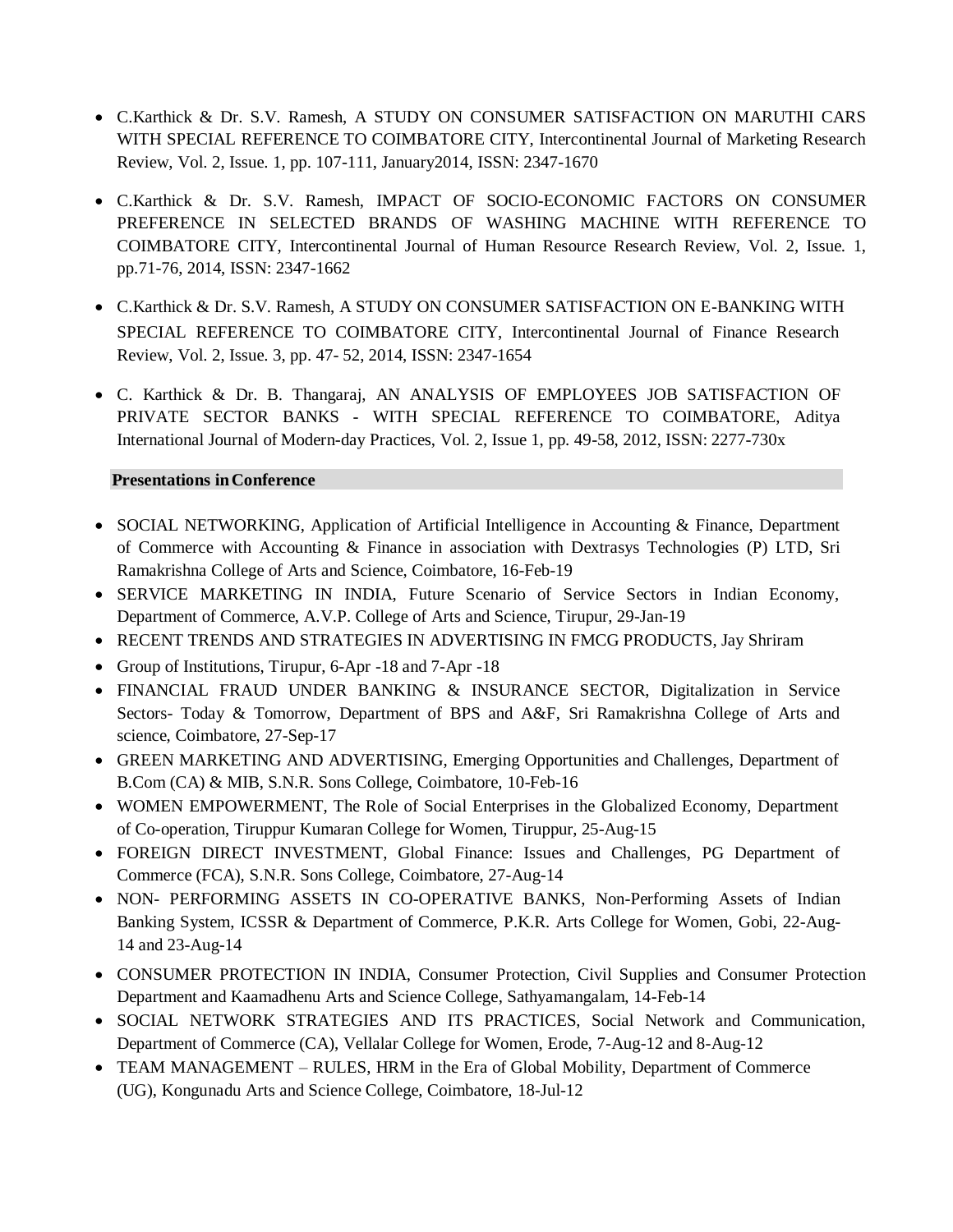- FINANCE AND INTERNATIONAL BUSINESS, Contemporary Issues in Global Business Management, Department of Commerce & Management, Karpagam University, Coimbatore, 03-Feb-12
- BANKING SECTOR, Camellia, Department of Commerce (CA), Nandha Arts and Science College, Erode, 24-Feb-11
- MICRO FINANCE, Financial Inclusions, Department of Commerce, Sri Krishna Arts and Science College, Coimbatore, 4- Feb -11 and 5- Feb -11
- BANKING SERVICES THROUGH TECHNOLOGICAL ADVANCEMENT, Facets of Commmerce, PG & Research Department of Commerce, Sree Narayana Guru College, Coimbatore, 19-Feb-10 and 20- Feb-10
- IMPACT OF GLOBAL FINANCIAL CRISIS IN INDIAN ECONOMY, India's Foreign Trade- Challenges and Opportunities in the Era of Post Liberalization, Grd School of Commerce & International Business, Dr. G.R. Damodaran College of Science, Coimbatore, 01-Apr-10
- ROLE OF E-BANKING IN GLOBAL BUSINESS, Global Business Opportunities and Challenges, Research and Post Graduate Department of Commerce (CA), Dr. N.G.P. Arts and Science College, Coimbatore, 04-Mar-10
- CORPORATE GOVERNANCE: WHAT INDIA MUST DO, Proactive and Innovative Attitudes for Cooperatives in the New Financial System, Department of Co-operation, Tiruppur Kumaran College for Women, Tirupur, 22-Jan-10
- IMPACT IF LABOUR RETRENCHMENT, Impact if World Economic Slowdown on Labour Market in India, Department of Commerce, Selvamm Arts and Science College, Namakkal, 11-Nov-09.
- HEALTH AND FAMILY WELFARE, Impact of First-Generation Economic Reforms on Social Sectors, UGC Sponsored National Seminar, Post Graduate and Research Department of Economics, Erode Arts College, Erode, 16-Sep-09
- TOURISM AND MEDIA, Changing paradigms in Indian Tourism: Implication for Growth and Sustainability, Department of Commerce (SF) P.G.S.R. Krishnammal College for Women, Coimbatore, 23-Sep-09
- ACADEMIC MENTORING, Mentoring, Rathinam College of Arts and Science, Coimbatore, 09-Sep-09

# **Participation inConference**

# *National***:**

- EMERGING EDUCATION MODELS FOR 21<sup>ST</sup> CENTURY LEARNER, Association of Principals of College, Bharathiar University & UGC Human Resource Development Centre, Dr. N.G.P. Arts and Science College, Coimbatore, 01-Aug-15
- ACHIEVING ACADEMIC EXCELLENCE THROUGH INTERNAL OUALITY ASSURANCE CELL, Dr. N.G.P. Arts and Science College, Coimbatore, 9 Dec-11 and 10- Dec-11
- ISSUES IN HIGHER EDUCATION, Association of Principals of College, Bharathiar University & UGC- Academic Staff College, Dr. N.G.P. Arts and Science College, 29-Oct-10

# **Participation inWorkshop**

• INTELLECTUAL PROPERTY RIGHTS, Pioneer College of Arts and Science, Coimbatore, 09.02.2019. FALLACIES IN SOCIAL SCIENCE RESEARCH, ICSSR & PG and Research Department of Commerce, Government Arts and Science College, Kangeyam, 07-Feb-19